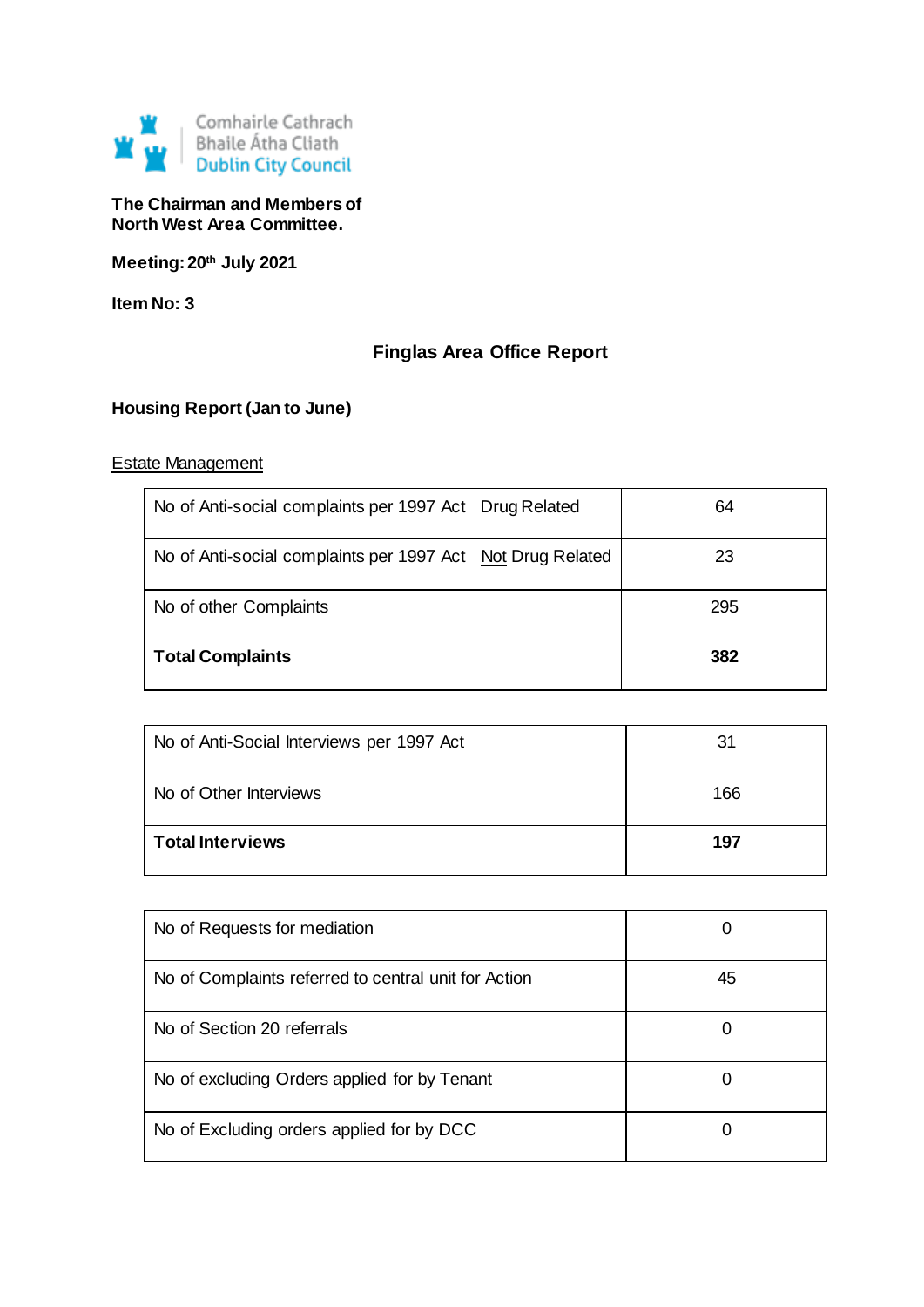| No of surrender of Tenancies due to Anti-Social Behaviour |  |
|-----------------------------------------------------------|--|
| No of possession application sent to Central Unit         |  |
| No of Court Orders Granted                                |  |
| No of Appeals / Judicial Reviews / Challenges             |  |
| No of Warrants executed (Evictions)                       |  |

# **Housing Allocations**

| <b>Housing &amp; Apartments</b> |                |                  |                            |
|---------------------------------|----------------|------------------|----------------------------|
| <b>Category</b>                 | <b>Housing</b> | <b>Transfers</b> | <b>Choice Base Letting</b> |
| <b>Bands 2 &amp; 3</b>          | 5(2 HAP)       | $\overline{7}$   | $\overline{7}$             |
| Medical                         | $\overline{1}$ | $\pmb{0}$        |                            |
| Welfare                         | $\pmb{0}$      | $\overline{2}$   | $\mathbf{1}$               |
| Homeless                        | 1              | $\pmb{0}$        |                            |
| <b>Travellers</b>               | $\mathbf 0$    | $\mathbf 0$      |                            |
| Homeless HAP                    | $\mathbf 0$    | 3                | $\overline{2}$             |
| De-tenanting                    | $\mathbf 0$    | $\mathbf 0$      |                            |
| <b>Estate Management</b>        | $\mathbf 0$    | $\overline{2}$   |                            |
| Maintenance Grounds             | $\mathbf 0$    | $\overline{4}$   |                            |
| Surrendering Larger             | $\mathbf 0$    | $\mathbf 0$      |                            |
| Unable to afford                | $\pmb{0}$      | $\boldsymbol{0}$ |                            |
| Succession                      | $\mathbf 0$    | $\mathbf 0$      |                            |
| <b>Total</b>                    | $\overline{7}$ | 18               | 10                         |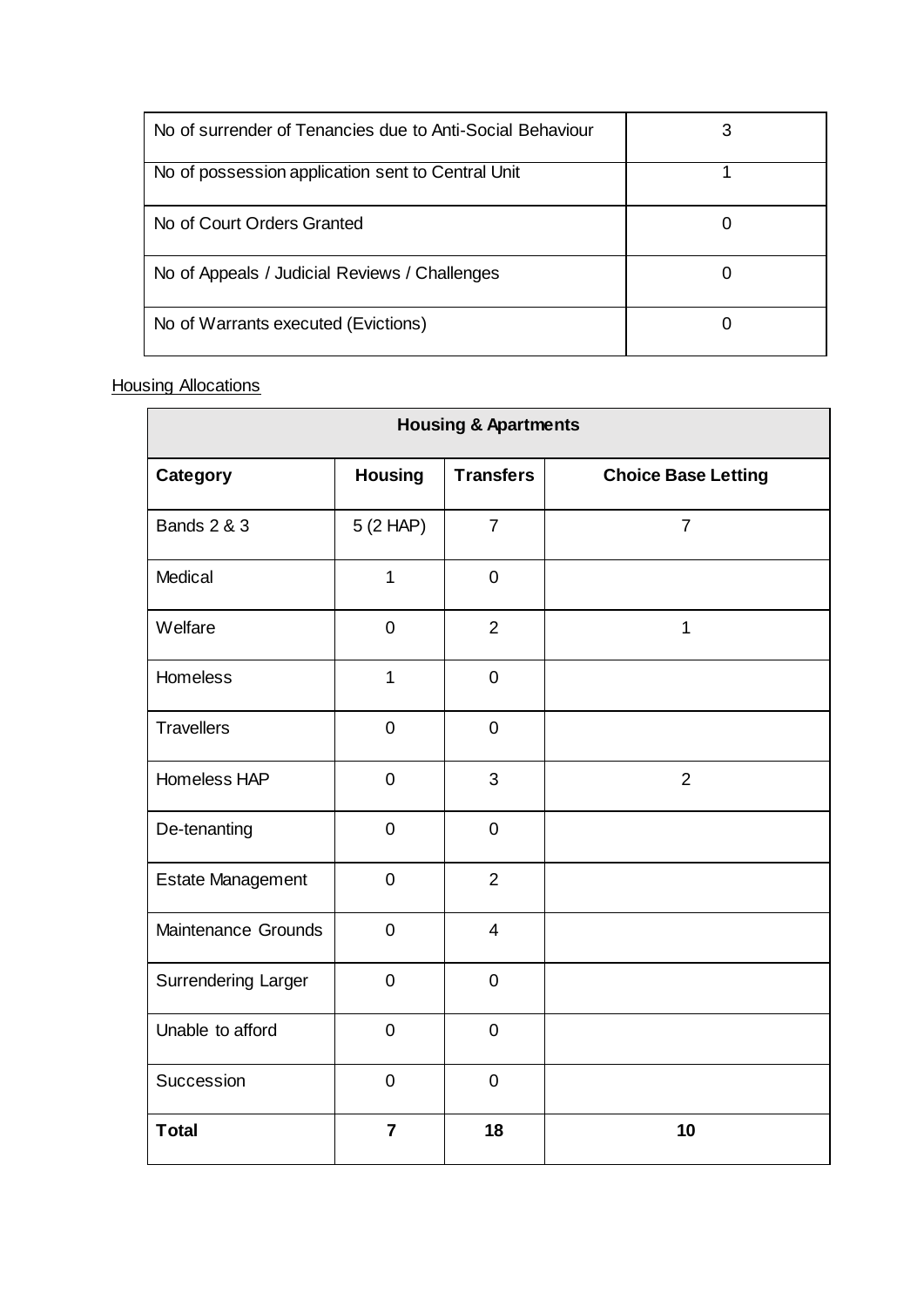| <b>Senior Citizens</b>     |                         |                  |                            |  |
|----------------------------|-------------------------|------------------|----------------------------|--|
| <b>Category</b>            | <b>Housing</b>          | <b>Transfers</b> | <b>Choice Base Letting</b> |  |
| <b>Bands 2 &amp; 3</b>     | $\mathbf 0$             | $\overline{2}$   |                            |  |
| Medical                    | $\mathbf 0$             | $\overline{2}$   |                            |  |
| Welfare                    | $\mathbf 0$             | $\pmb{0}$        |                            |  |
| Homeless                   | 3                       | $\mathbf 0$      |                            |  |
| Homeless HAP               | $\mathbf 0$             | $\mathbf 0$      |                            |  |
| <b>Travellers</b>          | $\mathbf 0$             | $\pmb{0}$        |                            |  |
| <b>Estate Management</b>   | $\pmb{0}$               | $\mathbf 0$      |                            |  |
| De-tenanting               | $\mathbf 0$             | $\mathbf 0$      |                            |  |
| Maintenance<br>Grounds     | $\mathbf 0$             | $\mathbf{1}$     |                            |  |
| <b>Surrendering Larger</b> | $\mathbf 0$             | 2                |                            |  |
| Unable to afford           | $\mathbf 0$             | $\mathbf 0$      |                            |  |
| Financial<br>Contribution  | $\mathbf 1$             | $\pmb{0}$        |                            |  |
| <b>Total</b>               | $\overline{\mathbf{4}}$ | $\overline{7}$   | $\pmb{0}$                  |  |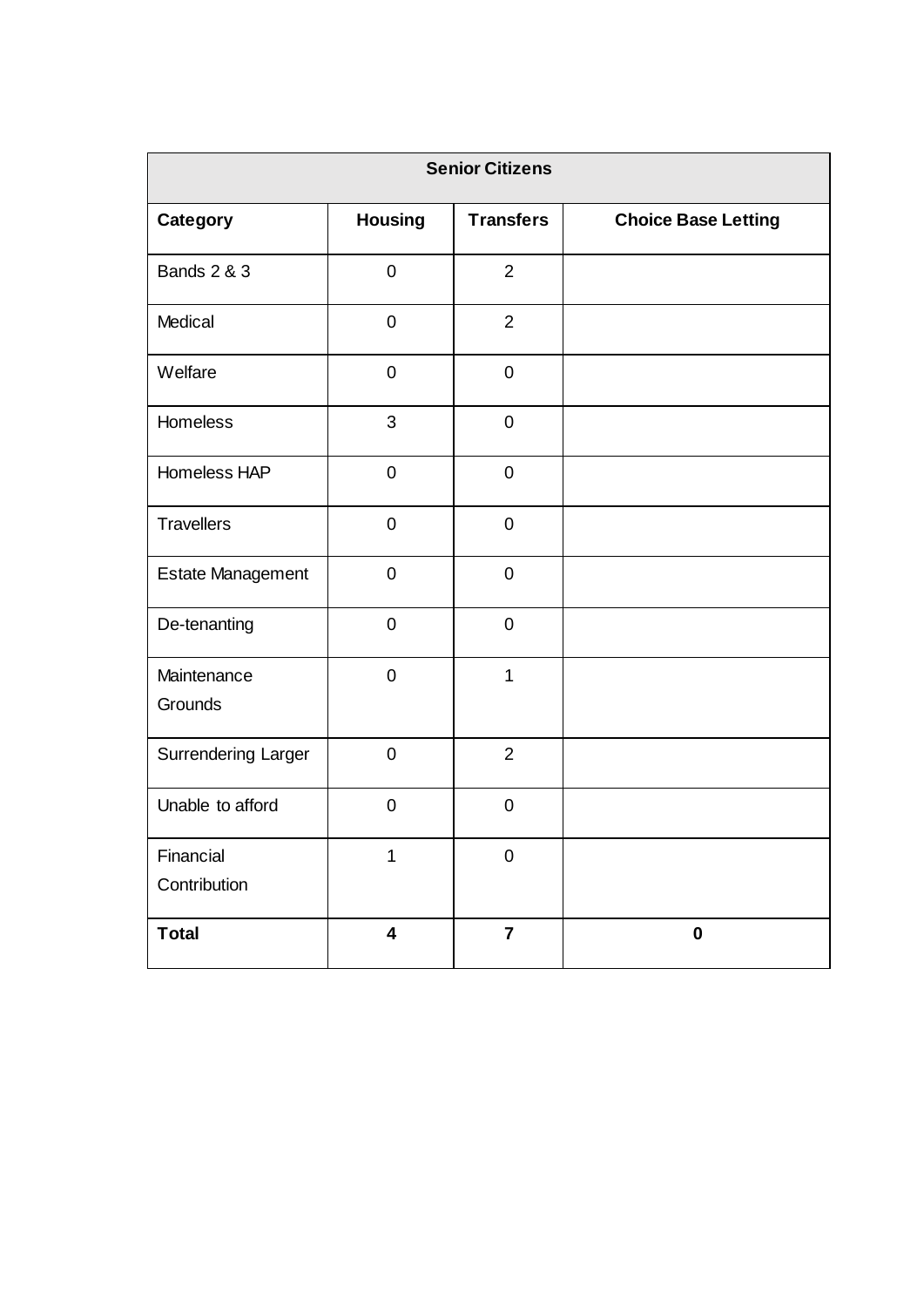# Voids Report

| <b>Vacant Housing Units (31)</b> |                  |                    |                              |  |
|----------------------------------|------------------|--------------------|------------------------------|--|
| <b>Address</b>                   | Type of unit     | Date of<br>vacancy | <b>Remarks</b>               |  |
| Abbotstown Avenue                | 3 bed house      | 22/06/2021         | Works in progress            |  |
| <b>Berryfield Drive</b>          | 3 bed house      | 09/05/2021         | Works in progress            |  |
| <b>Berryfield Road</b>           | 3 bed house      | 14/01/2021         | Works in progress / On offer |  |
| <b>Berryfield Road</b>           | 3 bed house      | 21/06/2021         | Works in progress            |  |
| Cappagh Road                     | 3 bed house      | 09/02/2021         | Works in progress / On offer |  |
| <b>Casement Drive</b>            | 3 bed house      | 21/04/2021         | Works in progress            |  |
| <b>Casement Drive</b>            | 3 bed house      | 06/05/2021         | Works in progress            |  |
| <b>Casement Grove</b>            | 3 bed house      | 05/05/2021         | Works in progress            |  |
| Cloonlara Road                   | 3 bed house      | 21/04/2021         | Works in progress            |  |
| <b>Collins Place</b>             | 2 bed maisonette | 10/05/2021         | Works in progress / On offer |  |
| Finglaswood Road                 | 2 bed maisonette | 29/04/2021         | Works in progress / On offer |  |
| Finglaswood Road                 | 3 bed house      | 20/05/2021         | Works in progress            |  |
| <b>Finglaswood Road</b>          | 2 bed maisonette | 10/05/2021         | Works in progress            |  |
| Finglaswood Road                 | 2 bed maisonette | 28/01/2021         | Works in progress / On offer |  |
| Finglaswood Road                 | 2 bed maisonette | 28/01/2021         | Works in progress / On offer |  |
| Glasnamana Place                 | House            | 30/06/2021         | Works in progress            |  |
| Gortbeg Road                     | 3 bed house      | 26/05/2021         | Works in progress            |  |
| <b>Heath Square</b>              | 3 bed house      | 01/02/2021         | Works in progress            |  |
| McKelvey Avenue                  | 3 bed house      | 28/06/2021         | Works in progress            |  |
| Mellowes Avenue                  | 3 bed house      | 22/03/2021         | Works in progress / On offer |  |
| <b>Mellowes Avenue</b>           | 3 bed house      | 09/04/2021         | Works in progress            |  |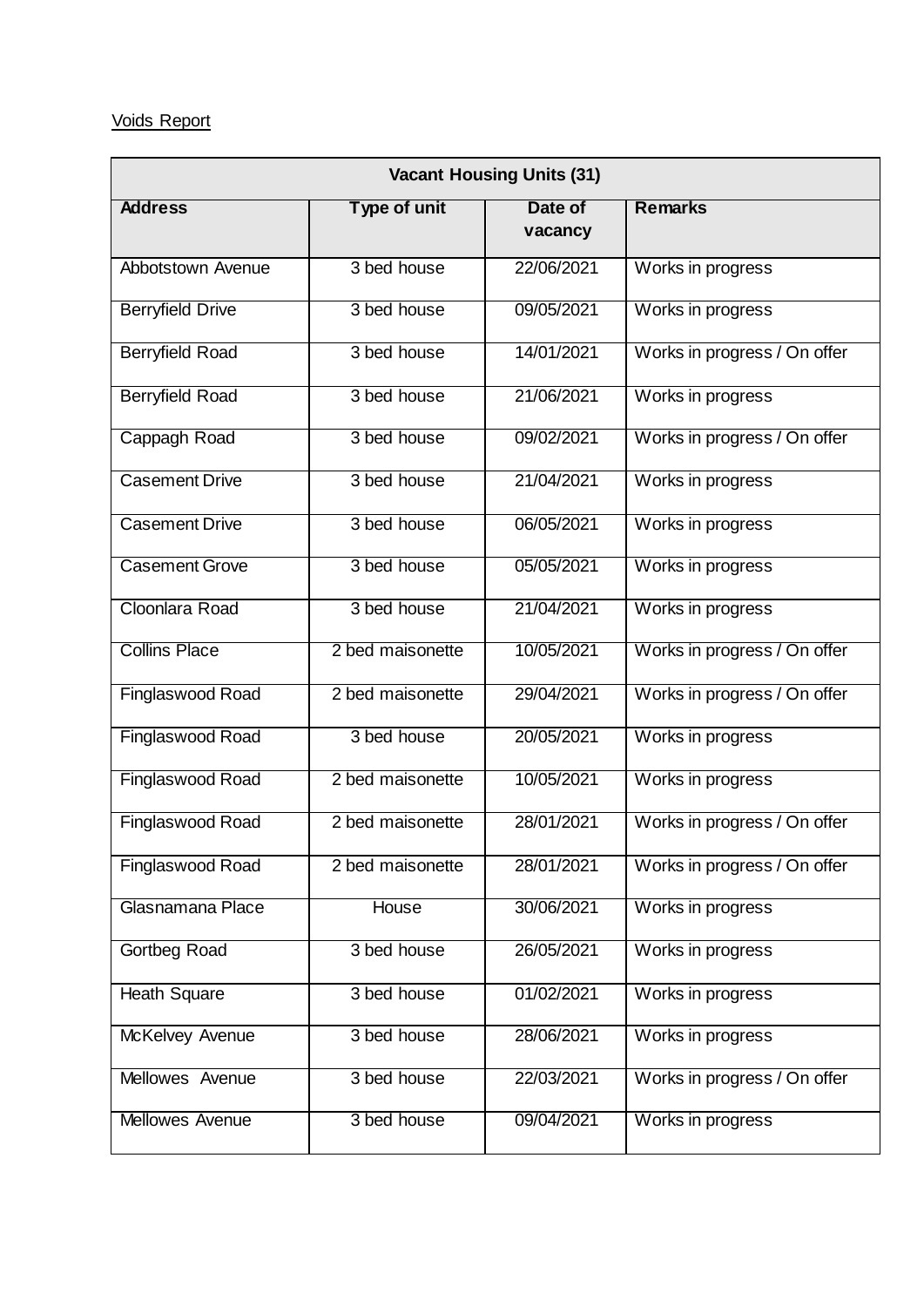| <b>Plunkett Green</b>    | 3 bed house | 23/03/2021 | Works in progress / On offer |
|--------------------------|-------------|------------|------------------------------|
| <b>Plunkett Grove</b>    | 3 bed house | 11/03/2021 | Works in progress / On offer |
| <b>Premier Square</b>    | 2 bed Apt   | 21/01/2021 | Works in progress            |
| <b>Premier Square</b>    | 1 bed Apt   | 12/05/2021 | Works in progress            |
| Ratoath Avenue           | 3 bed house | 05/03/2021 | Works in progress            |
| St. Canices Square       | 1 bed Apt   | 12/11/2020 | Works in progress / On offer |
| <b>The Botanic</b>       | 2 bed Apt   | 22/11/2019 | Issue with the building      |
| <b>Tolka Vale</b>        | 2 bed Apt   | 12/05/2021 | Works in progress            |
| <b>Valley Park Drive</b> | 2 bed house | 07/04/21   | Work in progress             |
| <b>Wellmount Green</b>   | 3 bed house | 21/06/2021 | Works in progress            |

| <b>Vacant Senior Citizens Units (12)</b> |                     |                    |                              |  |
|------------------------------------------|---------------------|--------------------|------------------------------|--|
| <b>Address</b>                           | <b>Type of Unit</b> | Date of<br>vacancy | <b>Remarks</b>               |  |
| <b>Brookville Court</b>                  | 1 bed               | 20/04/2021         | Works in progress            |  |
| Deanstown Court                          | 2 bed               | 31/05/2021         | Works in progress            |  |
| Glasanaon Court                          | <b>Bedsit</b>       | 22/07/2020         | Works in progress / On offer |  |
| <b>Glasaree Court</b>                    | 1 bed               | 26/03/2021         | Works in progress            |  |
| <b>Griffith Crescent</b>                 | 1 bed               | 16/11/2020         | Works in progress / On offer |  |
| <b>Mellowes Court</b>                    | <b>Bedsit</b>       | 12/05/2021         | Works in progress            |  |
| <b>Mellowes Court</b>                    | <b>Bedsit</b>       | 07/12/2020         | Works in progress / On offer |  |
| <b>Mellowes Court</b>                    | 1 bed               | 27/01/2021         | Works in progress / On offer |  |
| <b>Mellowes Court</b>                    | <b>Bedsit</b>       | 21/06/2021         | Works in progress            |  |
| <b>Mellowes Court</b>                    | <b>Bedsit</b>       | 15/06/2021         | Work in progress             |  |
| Merville Court                           | 1 bed               | 14/05/2021         | Works in progress            |  |
| Merville Court                           | 1 bed               | 12/05/2021         | Works in progress            |  |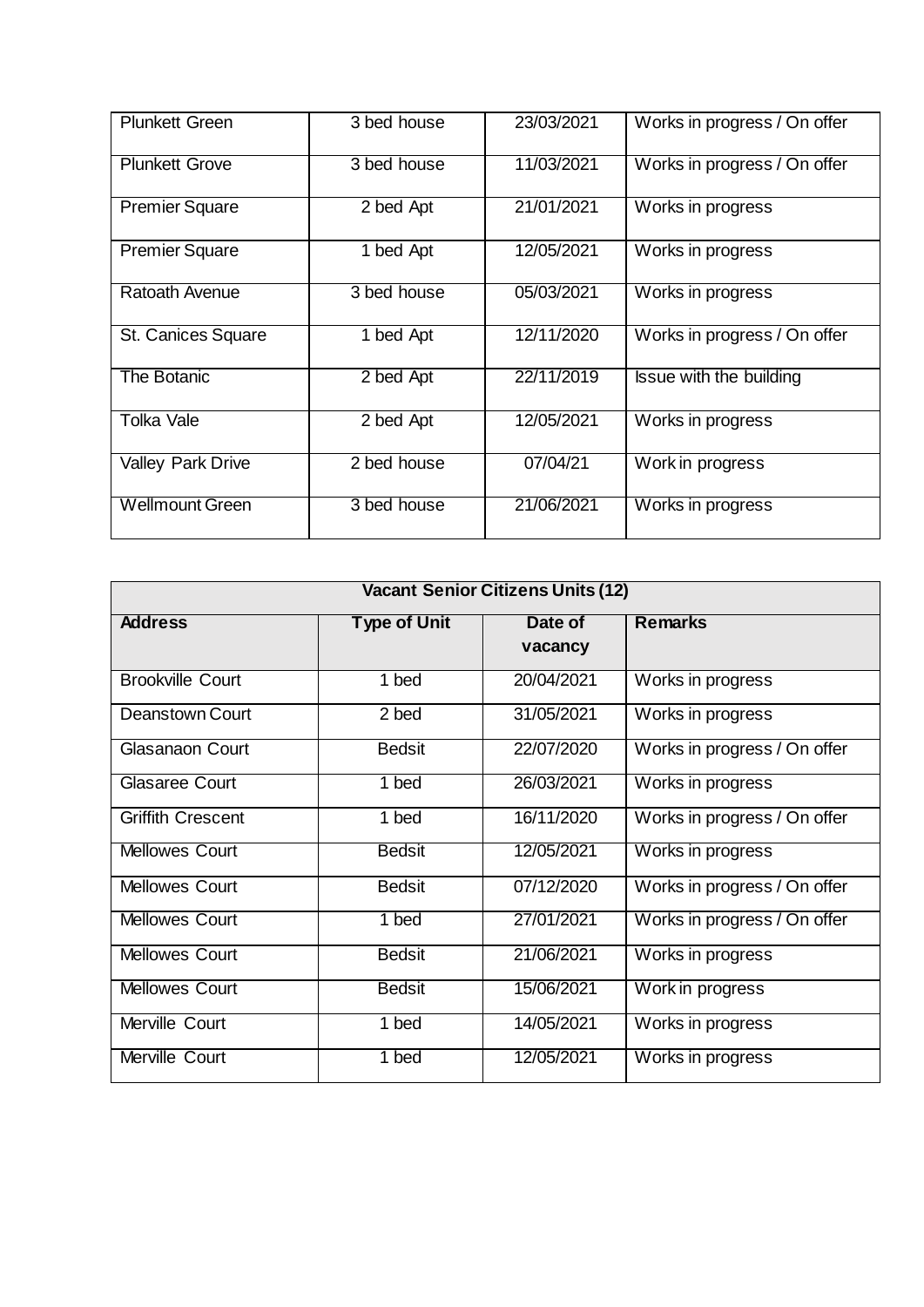## Choice Based Lettings

On the 7th July properties on Finglaswood Road were advertised. The closing date for applicants was Thursday 15th July.

## Scribblestown P.P.P. Development

As of 7<sup>th</sup> July:

- 62 tenancies have been signed.
- 1 pencilled in for signing next week.
- 3 units have applicants agreeing to accept but some works are needed before they can move in.
- 1 unit still awaiting pricing on works for a wheelchair user.
- 2 nominations still awaiting estate management checks.
- 1 outstanding nomination.

#### St Canice's Hall

It's anticipated that this complex will be ready mid-September.

#### Rents Update

The Finglas Area Office continues to provide a rent assessment service for tenants living in the Finglas area.

| <b>Finglas Rent Assessment Update</b> |     |  |
|---------------------------------------|-----|--|
| Assessments                           | 618 |  |
| <b>Permission to Resides</b>          |     |  |
| Refunds                               | 18  |  |

## COMMUNITY & SOCIAL DEVELOPMENT

#### June Activities

Dublin City Council Community & Social Development (CSDS) and Sports Development Sections ran an activities programme in June. The programme was called "Get Active in June". The 3 week programme, which commenced on Monday 14<sup>th</sup> June, was geared towards older adults and was open to all levels of fitness.

The programme, which was free to participants, consisted of armchair aerobics and Yoga. Classes were fully booked out and a waiting list was in operation. Due to the high level of interest in the classes Dublin City Council will look to continue the programme over the summer months.

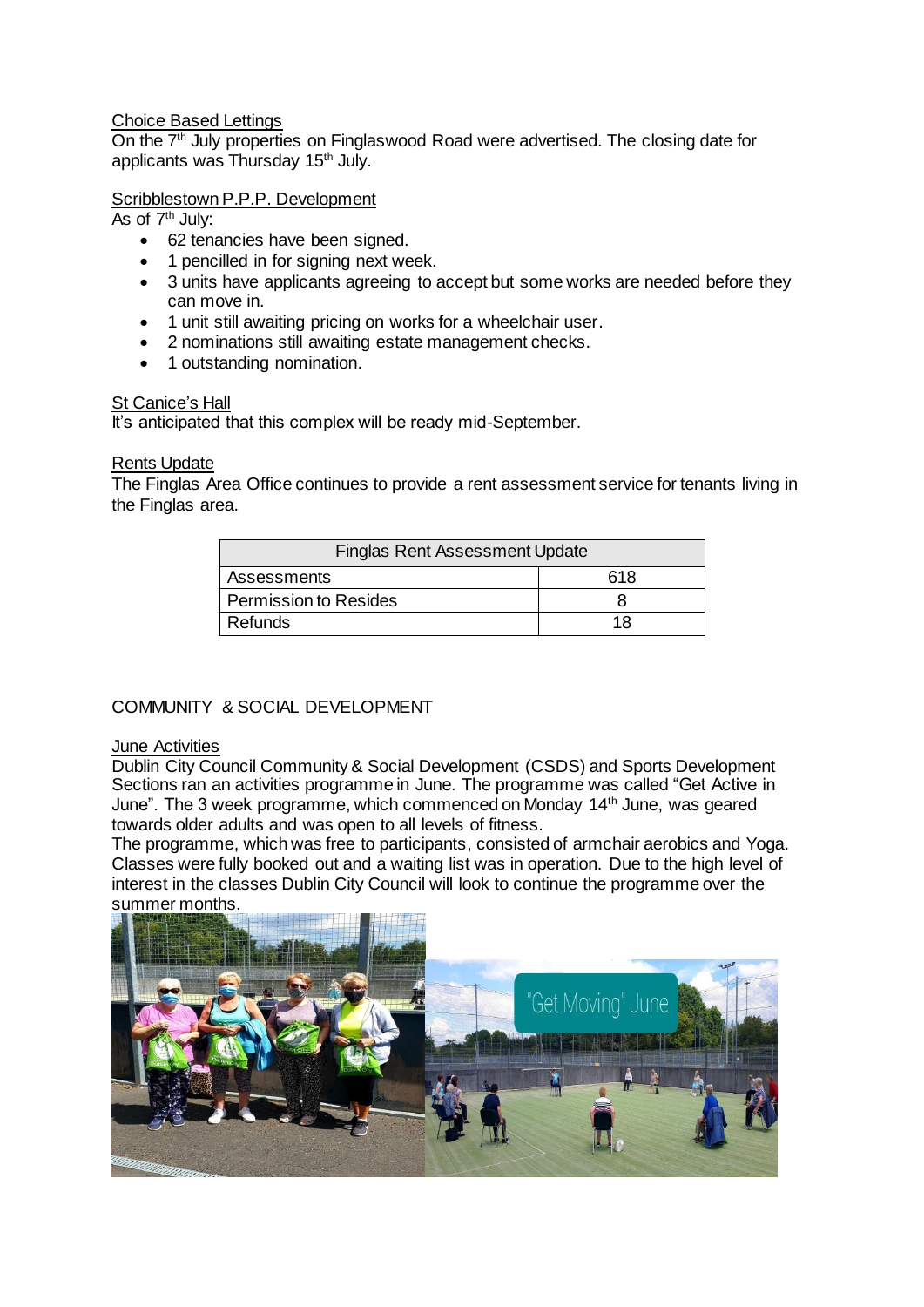### Daisy Roots Community Garden

Daisy Roots Community Garden based in St. Helena's Family Resource is looking for new members. The Group are seeking people that are interested in gardening and who wish to join their informal group. Gardening experience is not essential as the group is all about supporting one another. They meet every weekday from 1.00pm-3.00pm.

If you are interested in joining the group please contact the Finglas Area Office on 01- 2225400 or email [finglascommunity@dublincity.ie](mailto:finglascommunity@dublincity.ie) to register.

#### Working with Community Groups

Many Community Groups are slowly but surely getting back up and running after the long layoff for the past 18 months due to the Covid pandemic.

Some Community Groups have expressed the difficulties they have had over this period including the loss of members and a reduction in finances through the loss of subscriptions. Groups that manage buildings have also suffered financially due to a reduction in income from community lettings while still having to meet standing charges for utilities as well as insurance costs.

CSDS are working with groups to ensure that they can operate safely and to encourage as much community activity as possible. Part of the reopening process will be the promotion of community activity/opportunities in the area via social media.

#### Healthy Ireland Packs

The CSDS distributed "Healthy Ireland Goodie Bags in late June to older people living in nursing homes, sheltered housing and the general community. The bags contain puzzle books, jigsaw, stress ball, a plant, cards and activity booklet. The packs were gratefully received.



#### Finglas Family Fun Day

Finglas Family Fun Day has become an annual event. The event is organised by a number of organisations including Dublin City Council, An Garda Siochána, Local Youth Services, St. Helena's Resource Centre, and Better Finglas who take the leading role. Due to ongoing concerns around Covid 19 this year it will be a virtual event. The event will take place on Friday 20<sup>th</sup> August. The programme includes cookery, face painting, dance, physical fitness, Yoga, Meditation and Mindfulness'.

Packs will be provided within the area to allow people to participate fully in the programme. The Barnardos Bear will feature in a Bear Hunt in locations throughout Finglas including the Fire Station and there will be something for all ages to enjoy and have fun with. The CSDS is supporting the event by providing resources and funding.

#### Finglas West Family Resource Centre

The proposed development of the Finglas West Family Resource Centre, which will be based in the grounds of St. Kevin's BNS, Barry Road has moved forward in recent months. The design of the facility is well advanced, with just the final finish to be completed. A